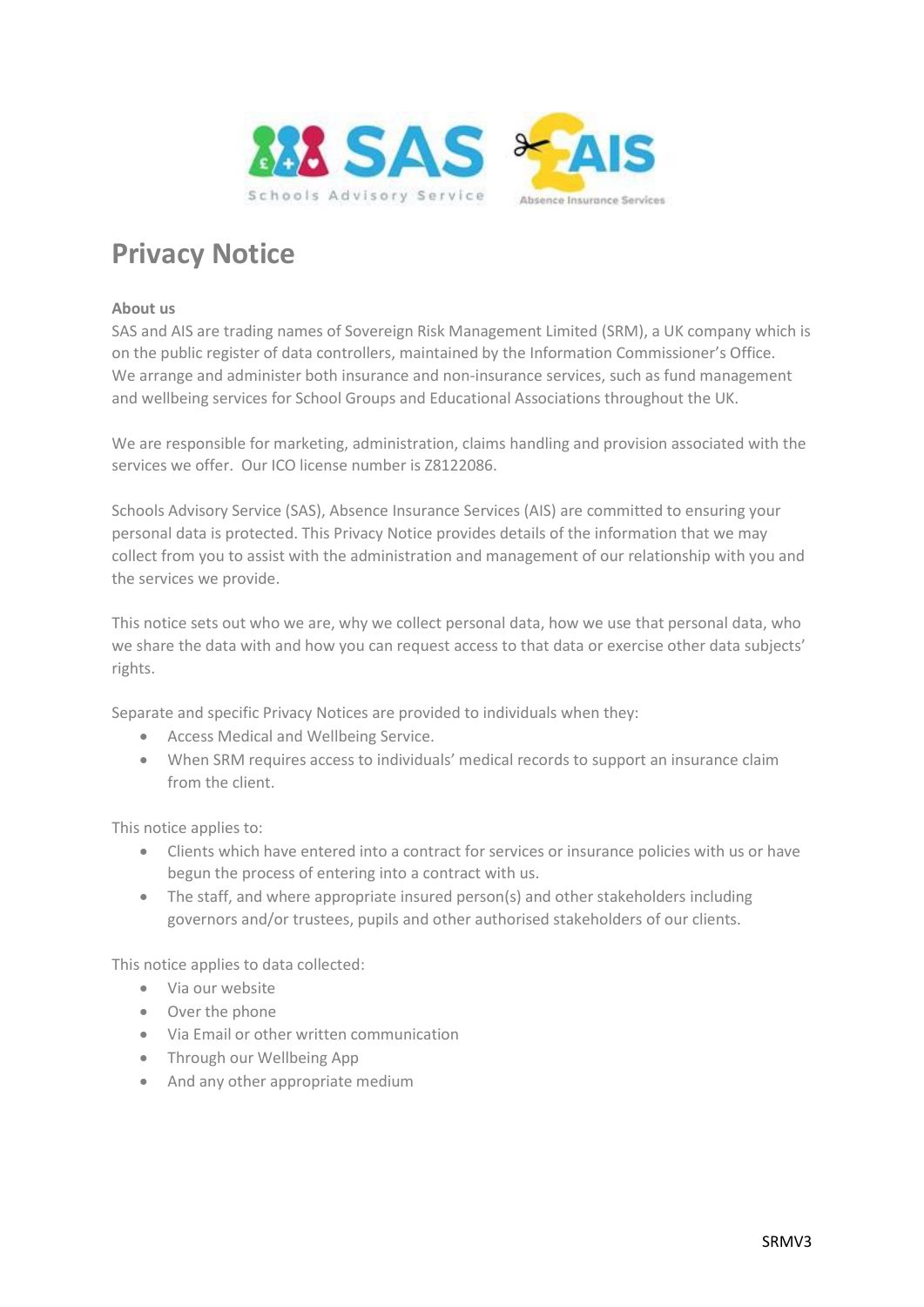# **Data Protection Principles**

Personal Data must be processed in accordance with the six Data Protection Principles. It must be:

- Used lawfully, fairly and in a transparent way.
- Collected only for valid purposes that we have clearly explained to you and not used in any way that is incompatible with those purposes.
- Relevant to the purposes we have told you about and limited only to those purposes.
- Accurate and kept up to date.
- Kept only as long as necessary for the purposes we have told you about.
- Kept securely.

This Privacy Notice sets out how SRM complies with these data processing principles.

## **Where we might collect personal data from**

Depending on the information required we may collect personal data from various sources, including:

- The potential/actual client
- You (the data subject) as one of our client's stakeholders
- A Doctor, GP or other medical professionals in the event of a claim
- Anti-fraud databases, sanction list and other databases

We may, from time to time, receive information about you from the third parties we work with. This, for example, could be from a business partner or sub-contractor.

# **Categories of personal data we collect**

We collect different categories of personal data depending on your relationship with us:

# *Potential Clients*

If you have not entered into a contract for services or insurance policies with us but are considering doing so, we may collect:

- Details of the decision-makers within the organisation including name, position, email address and telephone number.
- Marketing preferences and customer satisfaction surveys.
- Phone calls which may be recorded for training or monitoring purposes.

# *Clients*

If you have entered into a contract for services or insurance policies with us, or are in the process of renewing a contract with us, we may collect:

- Contact details of staff responsible for decision making for client(s), including name, position email address and phone number.
- Details of the staff member(s) authorised to administer the service/policy account including name, position and contact details and log-in details where applicable.
- Details of the client's staff, trustees and/or governors, pupils, and other authorised stakeholders nominated for one or more purposes in relation to the service contract or insurance policies including: name, date of birth, gender, position and job description,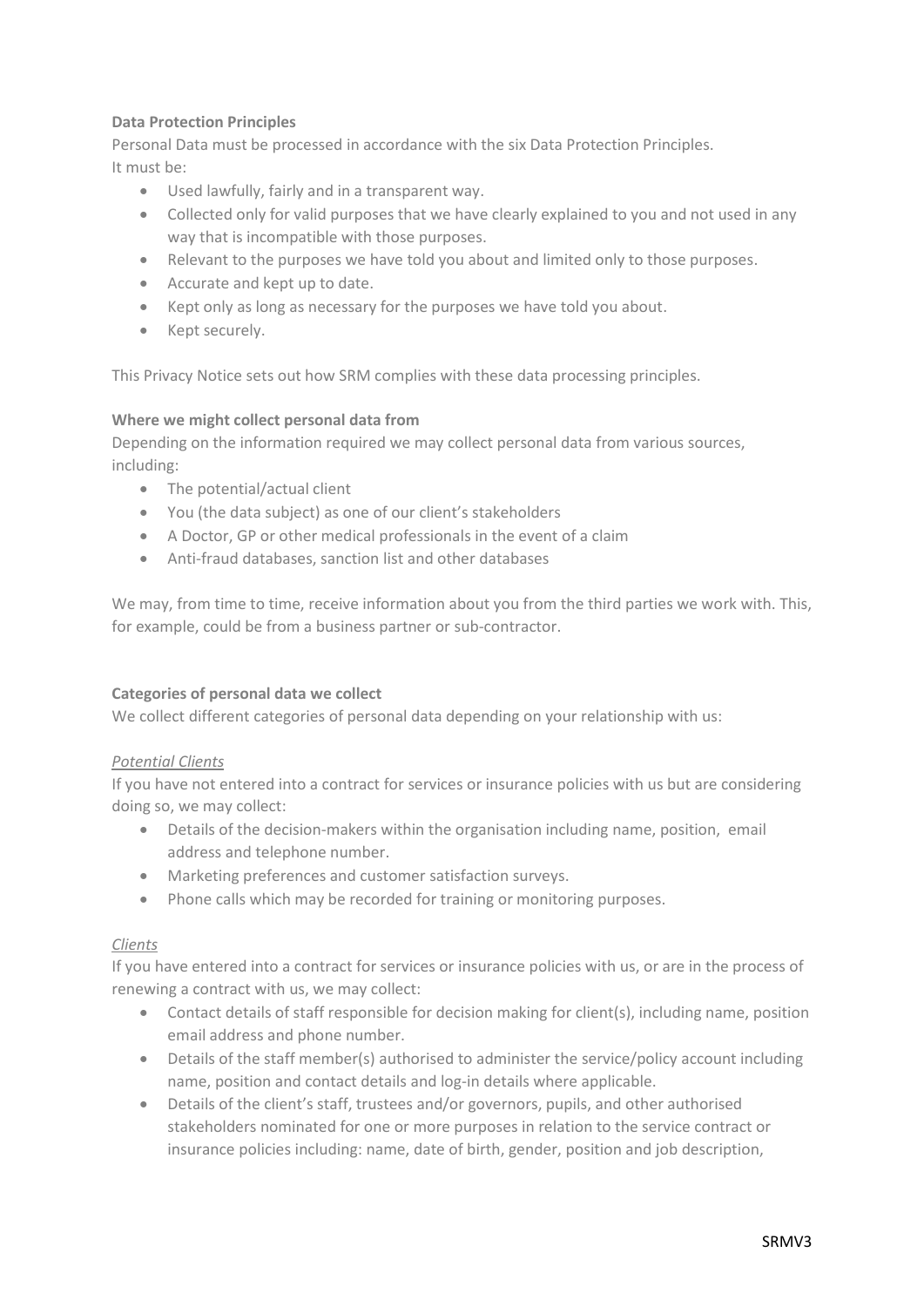working hours, details of pre-existing medical/health conditions and where relevant driving licence and driving convictions.

- Claim details which may include special category data such as health/medical information, union membership details and previous absence records.
- Phone calls which may be recorded for training or monitoring purposes.
- Marketing preferences and client satisfaction surveys.

## *Wellbeing services*

The client provides SRM with limited personal data to enable their staff and other stakeholders to access medical and wellbeing services by contacting SRM directly. SRM is acting as the client's thirdparty processor in respect of this data. The client must meet their data protection obligations with regard to disclosure of third-party data processing and also document their lawful basis for providing this data to us in their Privacy Notices.

SRM also collects personal data directly from the staff member or other stakeholders when medical/wellbeing services are requested. In this respect, SRM is acting as a Data Controller. The data may include: name, phone number, email address, postcode, date of birth, name of the client and postcode, a brief description of any concerns which may include health/medical data and customer feedback.

## **How we use personal data**

We use personal data to:

- Provide quotations on request
- Manage your contract for services or insurance policy which may include administration, underwriting decisions and the processing of any related claims
- Send marketing or promotional information relating to SRM and its subsidiary groups
- Analyse the performance of our products and services
- Deliver medical and wellbeing services
- Comply with our legal and regulatory obligations
- Prevent and detect financial crime and fraud
- Assess financial and insurance risk

# **Our Lawful Bases for Processing**

Whenever personal data is processed, SRM acting as a Data Controller must have a lawful basis for processing that data.

SRM processes general category personal data under the following lawful bases:

- Pursuant to a contract for services or an insurance policy, or to take steps to enter into a contract for services or an insurance policy
- To comply with a legal obligation
- For the legitimate interests of SRM or a third party (provided the individual's rights and freedoms are not overridden)
- The data subject has freely given clear consent

SRM processes special category personal data under the following lawful bases:

• The data subject has given their explicit consent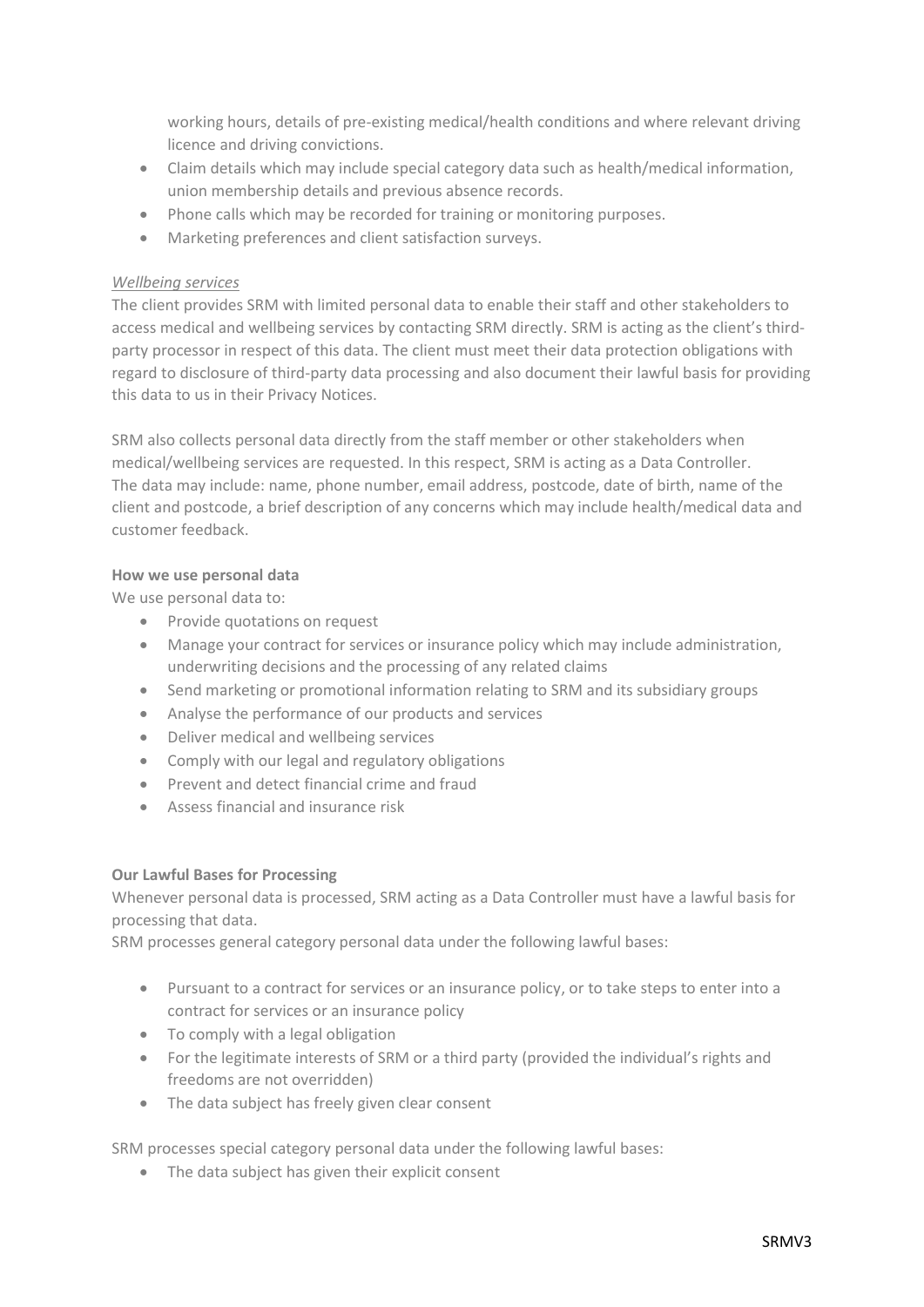• To establish, exercise or defend legal claims

# **Criminal Convictions**

SRM may process information relating to criminal convictions where the law allows us to do so. It is envisaged SRM will hold information about criminal convictions in relation to driving convictions if this information comes to light as part of our due diligence checks in relation to an organisation's Minibus Insurance Policy, or if information about driving convictions comes to light during the term of a policy.

## **Data Storage and Retention**

All data is kept on encrypted servers or encrypted back-up servers in the UK.

SRM will only keep personal information for as long as reasonably necessary to fulfil the relevant purposes for which the data was originally obtained. This will generally be for as long as:

- the contract of service or insurance policy is in force;
- in order to comply with legal and regulatory obligations, and
- as governed by the Limitations Act (1980).

SRM typically keep personal data for up to 7 years from the end of our relationship with you. In some cases, such as if there is a dispute or legal action, we may be required to keep personal information for longer.

## **Who do we share personal data with?**

## Insurance Services

In order to arrange and carry out your contract for services or an insurance policy, we may need to share personal data with third-party Data Controllers and Processors. These may include:

- The Financial Conduct Authority;
- the Financial Ombudsman Service:
- any other regulator where so required; and
- our Policy underwriter, their agents and appointed representatives.

# Wellbeing Services

Personal data may also be shared with third-party service providers or appointed representatives who deliver specific Medical and Wellbeing services or activities.

In all instances SRM will:

- Establish a data-sharing agreement with the supplier or contractor, either in the contract or as a standalone agreement, to ensure the fair and lawful processing of any personal data in accordance with our policies and Data Protection legislation; and
- only share data that the supplier or contractor needs in order to deliver their service, and information necessary to keep them safe while working with us.

# **Others**

We may also share the contact details of our Clients with service providers whom we believe will be of interest to you.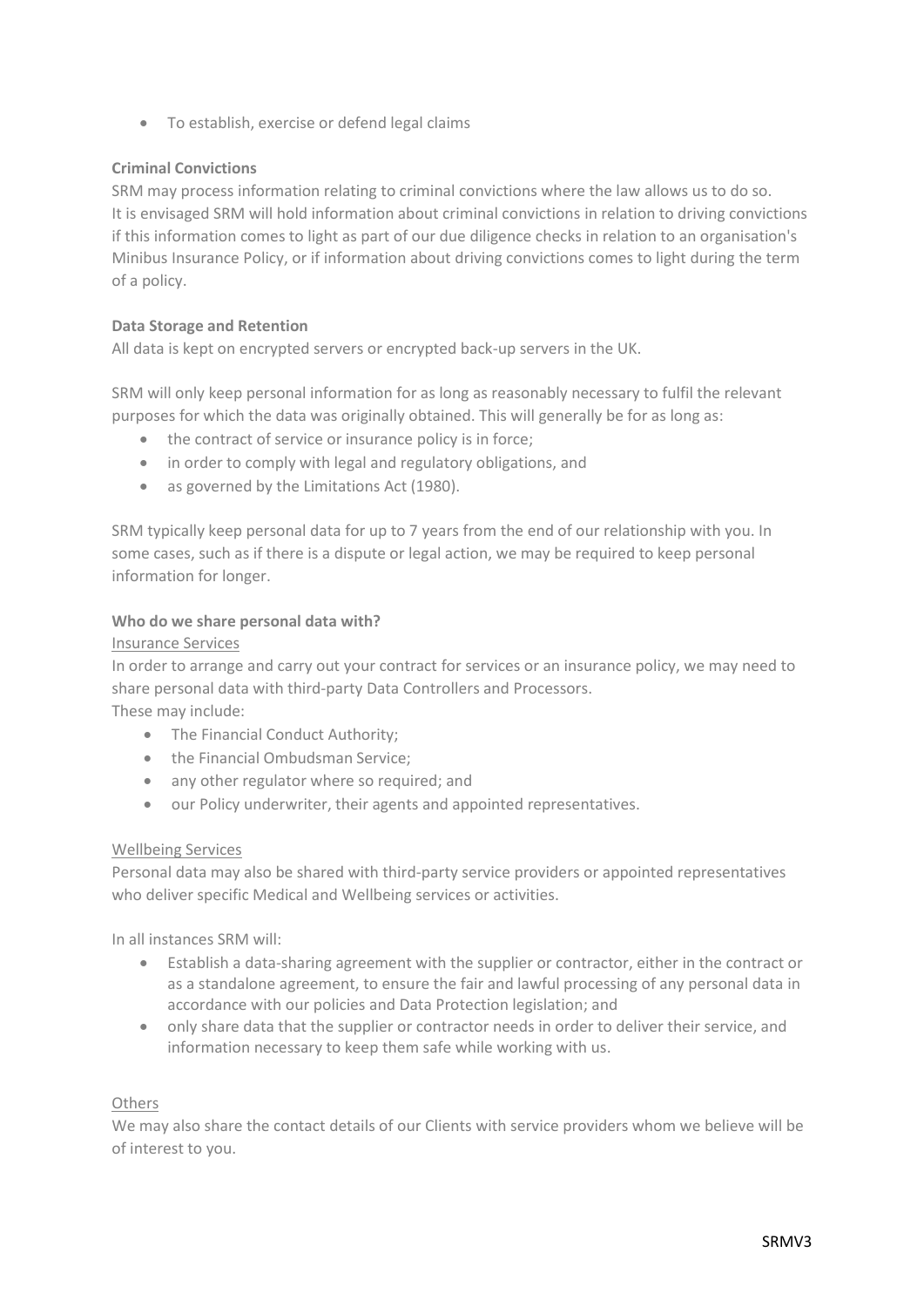Your personal data may also be shared in the event of a merger, asset sale or other related transaction such as a change in policy underwriter.

## **Data Security**

SRM have put in place appropriate security measures to prevent your personal information from being accidentally lost, used or accessed in an unauthorised way, altered or disclosed. In addition, access to your personal information is limited to those employees, consultants, contractors and other third parties who have a business need to know. They will only process your personal information on our instructions, and they are subject to a duty of confidentiality.

We have in place procedures to deal with any suspected data security breach and will notify you and any applicable regulator of a suspected breach where we are legally required to do so and in accordance with our Data Security Policy and Breach Procedure.

## **Your Data Subject Rights**

Individuals have the right to:

- Make a Subject Access Request (SAR) (see below);
- Withdraw consent to data processing at any time where consent is the sole lawful basis for the processing of that data;
- Ask us to rectify, erase or restrict processing of your personal data, or object to the processing of it (in certain circumstances);
- Prevent use of your personal data for direct marketing;
- Challenge processing which has been justified on the basis of legitimate interests;
- Request a copy of agreements under which your personal data is transferred outside of the European Economic Area, if relevant;
- Object to decisions based solely on automated decision making or profiling. SRM does not use automated decision making and/or profiling in any of its processes and procedures;
- Prevent processing that is likely to cause damage or distress;
- Be notified of a data breach in certain circumstances;
- Make a complaint to the ICO; and
- Ask for their personal data to be transferred to a third party in a structured, commonly used and machine-readable format (in certain circumstances).

#### Subject Access Requests (SARs)

Under data protection legislation, individuals have the right to request access to their personal data held by SRM. Where SRM acts as a Data Controller Subject Access Requests may be made directly to SRM.

A helpful 'Guide to Making A Subject Access Request' is available from the SRM office, or as a download from our website <https://schooladvice.co.uk/>

It is not mandatory to make a Subject Access Request using the form. It will, however, assist in structuring the SAR to provide the information necessary to ensure we can action your request without delay.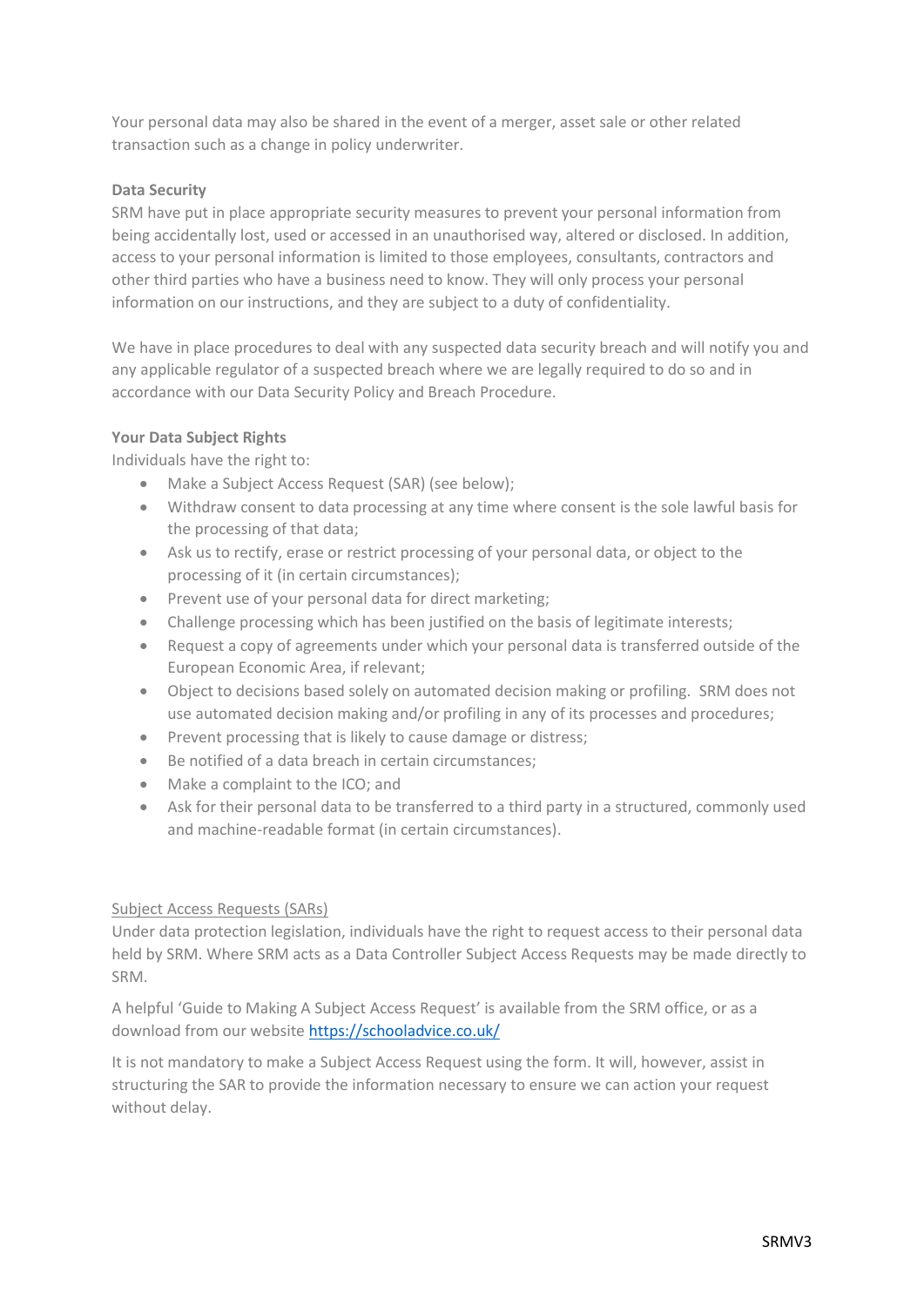Where a SAR or any other data subject rights' request is received in relation to the personal data provided to us by our client(s) (Data Controller), and where SRM is acting as the organisation's Data Processor, the SAR will be forwarded to the Data Controller, SRM's Client(s), without response.

SRM shall assist their Client(s) in the fulfilment of their obligation to respond to any Data Subject Request if the reply to a request requires our assistance and the provision of information and documentation.

## Fulfilling A Subject Access Request

The lawful timescale for responding to a Subject Access Request is one calendar month from receipt of a 'valid' SAR.

A SAR is only considered 'valid' when we are fully satisfied regarding the identity of the requester and their entitlement to the data requested. If in any doubt we will request confirmation of identity to ensure your personal data is not inadvertently released to a third-party who is not entitled to it.

If the SAR is complex or numerous, the period in which we must respond may be extended by a further two months. You will be notified of any delays in actioning the SAR and provided with a time frame within which you can expect to receive the requested data.

## Fees

You will not have to pay a fee to access your personal information (or to exercise any of your other data subject rights). However, we may charge a reasonable fee if your request for access is manifestly unfounded or excessive. Alternatively, we may refuse to comply with the request in such circumstances.

#### Exercising Other Data Subject Rights

If you wish to review, verify, correct or request the erasure of your personal information, object to the processing of your personal data, or request that we transfer a copy of your personal information to another party, please contact SRM in the first instance (details below).

#### The Right to Withdraw Consent

Where you may have provided your consent to the collection, processing and transfer of your personal information for a specific purpose – e.g. the provision of medical/wellbeing service, and there is no other lawful basis for processing the data, you have the right to withdraw your consent for that specific processing at any time.

To withdraw your consent, please contact SRM. Once we have received notification that you have withdrawn your consent, we will no longer process your information for the purpose or purposes you originally agreed to, unless we have another legitimate basis for doing so in law. If we are prevented or restricted from processing personal information, we may not be able to provide the full benefits of the Agreement to you.

#### **Contacts**

**Data Controller**: Sovereign Risk Management, Trigg House, Maisies Way, South Normanton. DE55 2DS